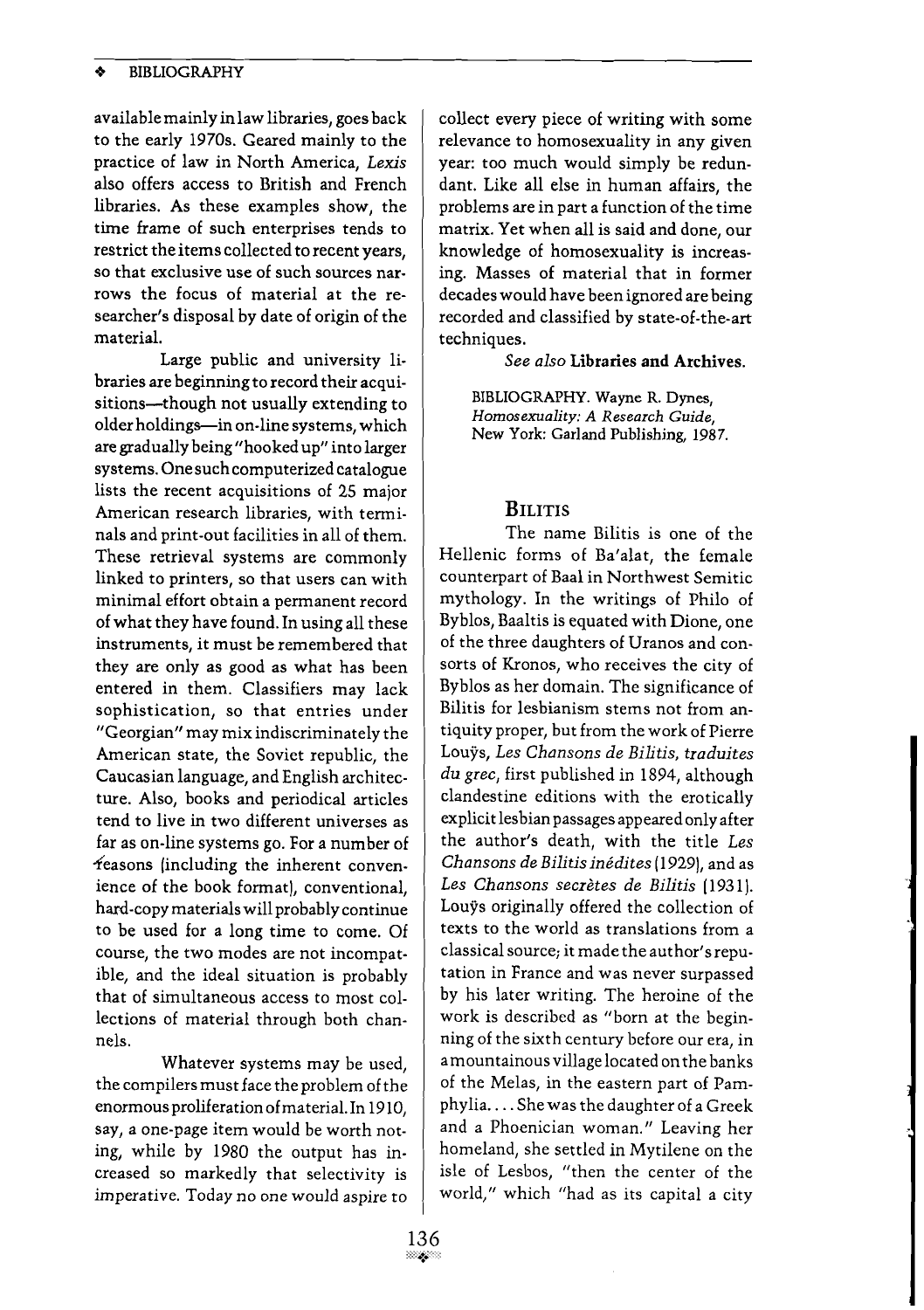more enlightened than Athens and more corrupt than Sardis." Here she became part of the circle around Sappho, the poetess who taught her the art which she expressed in some thirty elegies devoted to her attachment to a girl of her own age named Mnasidika.

This product of the decadent school of the fin-de-siècle has, though written by a man, became one of the classics of lesbian literature, and was to give its name to the American organization The Daughters of Bilitis, founded in San Francisco in October 1955. The name was chosen just because it "would sound like any other women's lodge," but convey an esoteric meaning to lesbians everywhere.

This first lesbian political organization in the United States was founded some five years after the Mattachine Soci**ety.** The leaders of the group were Del Martin and Phyllis Lyon, who had settled in San Francisco as lovers in 1953. Their desire was to socialize with other lesbian women. When one of their acquaintances invited them to a meeting to discuss the start of a social club, the two accepted with enthusiasm. On September 21,1955 eight women-four couples-gathered and within a few weeks had formed theDaughters of Bilitis (DOB). Before long Martin and Lyon were arguing that DOB should broaden its activities to include the political task of changing the public's attitude toward lesbianism. The model for the new endeavor was the Mattachine Society of San Francisco.

The group split over the suggestion, and the six women who remained joined forces with the Mattachine Society and with ONE, Inc. in what was then called the homophile movement. In April 1956 the group participated in its first public event, a forum cosponsored by Mattachine on the differingproblems faced by lesbians and homosexuals. DOB then resolved to hold its own "public discussions," where lesbians could attend without fear as the "public." In October of the same year the organization published the first issue of its monthly publication, The Ladder, in a printing of 200 copies that was mailed to "every lesbian whom any of its members knew" and to professionals in the Bay Area.

For the most part, the Daughters of Bilitis worked closely and cooperatively with its male homosexual counterparts throughout the 1950s, since in an era of intolerance, the tiny movement had to close its ranks for self-protection. The full support of the Mattachine Society mitigated the growing pains of DOB, and the shared outlook-the belief that dispelling myth, misinformation, and prejudice was the primary means of bettering the status of their members--bound the organizations together. But DOB also existed to provide self-help for lesbian women, a haven where they could experience a sense of belonging instead of the rejection that they encountered elsewhere, and where they could reorient their lives so that they could face the larger society with renewed strength.

The pages of the Ladder reflected the priority that DOB attached to personal problems of the individual lesbian, especially the one living in isolation far from the subculture of the large cities. The magazine reported political news, but was never meant to be a political journal, and so the publishers shunned advocacy, devoting space instead to poetry, fiction, history and biography. It was also a soundingboard for the experience that society distorted and denied. The special concerns of lesbians were debated on its pages, such as the rearing of children in a lesbian household, the problems of the still married lesbian, and the low salaries and restricted job opportunities of women in Eisenhower's America. Published continuously for sixteen years, this journal remains a major source for the period's activism; it was reprinted by Arno Press (New York) in 1975 with a new index by Gene Damon.

Some male attitudes, such as the notion of the homosexual organizations